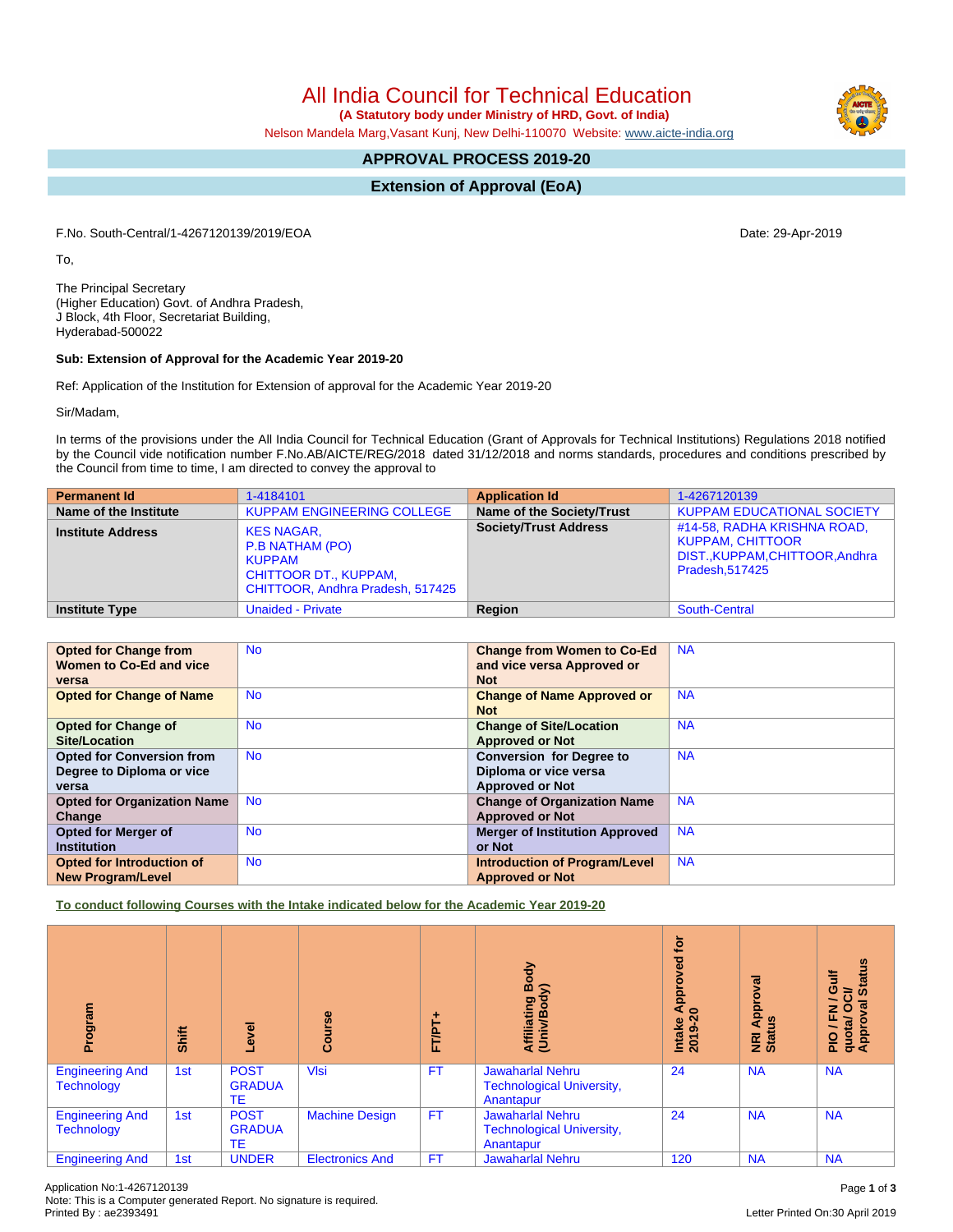| <b>Technology</b>      |                 | <b>GRADUA</b>  | <b>Communications</b>    |           | <b>Technological University,</b> |                 |           |           |
|------------------------|-----------------|----------------|--------------------------|-----------|----------------------------------|-----------------|-----------|-----------|
|                        |                 | TE             | Engineering              |           | Anantapur                        |                 |           |           |
|                        |                 | <b>UNDER</b>   |                          | <b>FT</b> | <b>Jawaharlal Nehru</b>          | 120             | <b>NA</b> | <b>NA</b> |
| <b>Engineering And</b> | 1st             |                | <b>Computer Science</b>  |           |                                  |                 |           |           |
| <b>Technology</b>      |                 | <b>GRADUA</b>  | <b>And Engineering</b>   |           | <b>Technological University,</b> |                 |           |           |
|                        |                 | TE             |                          |           | Anantapur                        |                 |           |           |
| <b>Engineering And</b> | 1st             | <b>UNDER</b>   | <b>Electrical And</b>    | <b>FT</b> | <b>Jawaharlal Nehru</b>          | 60              | <b>NA</b> | <b>NA</b> |
| <b>Technology</b>      |                 | <b>GRADUA</b>  | Electronics              |           | <b>Technological University,</b> |                 |           |           |
|                        |                 | TE             | Engineering              |           | Anantapur                        |                 |           |           |
| <b>Engineering And</b> | 1st             | <b>UNDER</b>   | <b>Mechanical</b>        | FT        | <b>Jawaharlal Nehru</b>          | 60              | <b>NA</b> | <b>NA</b> |
| <b>Technology</b>      |                 | <b>GRADUA</b>  | Engineering              |           | <b>Technological University,</b> |                 |           |           |
|                        |                 | TE             |                          |           | Anantapur                        |                 |           |           |
| <b>Engineering And</b> | 1st             | <b>UNDER</b>   | <b>Civil Engineering</b> | <b>FT</b> | <b>Jawaharlal Nehru</b>          | 60              | <b>NA</b> | <b>NA</b> |
| <b>Technology</b>      |                 | <b>GRADUA</b>  |                          |           | <b>Technological University,</b> |                 |           |           |
|                        |                 | TE             |                          |           | Anantapur                        |                 |           |           |
| <b>Engineering And</b> | 1st             | <b>POST</b>    | <b>Power Electronics</b> | <b>FT</b> | <b>Jawaharlal Nehru</b>          | 18              | <b>NA</b> | <b>NA</b> |
| <b>Technology</b>      |                 | <b>GRADUA</b>  |                          |           | <b>Technological University,</b> |                 |           |           |
|                        |                 | TE             |                          |           | Anantapur                        |                 |           |           |
|                        |                 | <b>POST</b>    | Embedded                 | <b>FT</b> | <b>Jawaharlal Nehru</b>          | $\overline{18}$ | <b>NA</b> | <b>NA</b> |
| <b>Engineering And</b> | 1st             |                |                          |           |                                  |                 |           |           |
| <b>Technology</b>      |                 | <b>GRADUA</b>  | <b>Systems</b>           |           | <b>Technological University,</b> |                 |           |           |
|                        |                 | TE             |                          |           | Anantapur                        |                 |           |           |
| <b>Engineering And</b> | 1st             | <b>POST</b>    | <b>Computer Science</b>  | <b>FT</b> | <b>Jawaharlal Nehru</b>          | 18              | <b>NA</b> | <b>NA</b> |
| <b>Technology</b>      |                 | <b>GRADUA</b>  | <b>And Engineering</b>   |           | <b>Technological University,</b> |                 |           |           |
|                        |                 | TE             |                          |           | Anantapur                        |                 |           |           |
| Management             | 1st             | <b>POST</b>    | <b>Business</b>          | <b>FT</b> | <b>Jawaharlal Nehru</b>          | 120             | <b>NA</b> | <b>NA</b> |
|                        |                 | <b>GRADUA</b>  | Administration           |           | <b>Technological University,</b> |                 |           |           |
|                        |                 | TE             |                          |           | Anantapur                        |                 |           |           |
| <b>Engineering And</b> | 2 <sub>nd</sub> | <b>DIPLOMA</b> | <b>Electrical And</b>    | <b>FT</b> | <b>State Board of Technical</b>  | 60              | <b>NA</b> | <b>NA</b> |
| <b>Technology</b>      |                 |                | <b>Electronics</b>       |           | <b>Education and Training,</b>   |                 |           |           |
|                        |                 |                | Engineering              |           | <b>Hyderabad</b>                 |                 |           |           |
| <b>Engineering And</b> | 2 <sub>nd</sub> | <b>DIPLOMA</b> | Electronics &            | <b>FT</b> | <b>State Board of Technical</b>  | 60              | <b>NA</b> | <b>NA</b> |
| <b>Technology</b>      |                 |                | Communication            |           | <b>Education and Training,</b>   |                 |           |           |
|                        |                 |                | Engg                     |           | <b>Hyderabad</b>                 |                 |           |           |
|                        | 2nd             | <b>DIPLOMA</b> | <b>Mechanical</b>        | <b>FT</b> | <b>State Board of Technical</b>  | 60              | <b>NA</b> | <b>NA</b> |
| <b>Engineering And</b> |                 |                |                          |           |                                  |                 |           |           |
| <b>Technology</b>      |                 |                | Engineering              |           | <b>Education and Training,</b>   |                 |           |           |
|                        |                 |                |                          |           | <b>Hyderabad</b>                 |                 |           |           |

+FT –Full Time,PT-Part Time

# Punitive Action against the Institute

In case of any differences in content in this Computer generated Extension of Approval Letter, the content/information as approved by the Executive Council / General Council as available on the record of AICTE shall be final and binding.

Strict compliance of Anti-Ragging Regulation: - Approval is subject to strict compliance of provisions made in AICTE Regulation notified vide F. No. 37- 3/Legal/AICTE/2009 dated July 1, 2009 for Prevention and Prohibition of Ragging in Technical Institutions. In case Institution fails to take adequate steps to Prevent Ragging or fails to act in accordance with AICTE Regulation or fails to punish perpetrators or incidents of Ragging, it will be liable to take any action as defined under clause 9(4) of the said Regulation.

### **It is mandatory to comply all the essential requirements as given in APH 2019-20(appendix 6)**

NOTE: If the State Government / UT / DTE / DME has a reservation policy for admission in Technical Education Institutes and the same is applicable to Private & Self-financing Technical Institutions, then the State Government / UT/ DTE / DME shall ensure that 10 % of Reservation for EWS would be operational from the Academic year 2019-20 without affecting the percentage reservations of SC/ST/OBC/General . However, this would not be applicable in the case of Minority Institutions referred to the clause (1) of Article 30 of **Constitution of India.**

> **Prof. A.P Mittal Member Secretary, AICTE**

Copy to:

#### **1. The Director Of Technical Education\*\*, Andhra Pradesh**

### **2. The Registrar\*\*,**

Jawaharlal Nehru Technological University, Anantapur